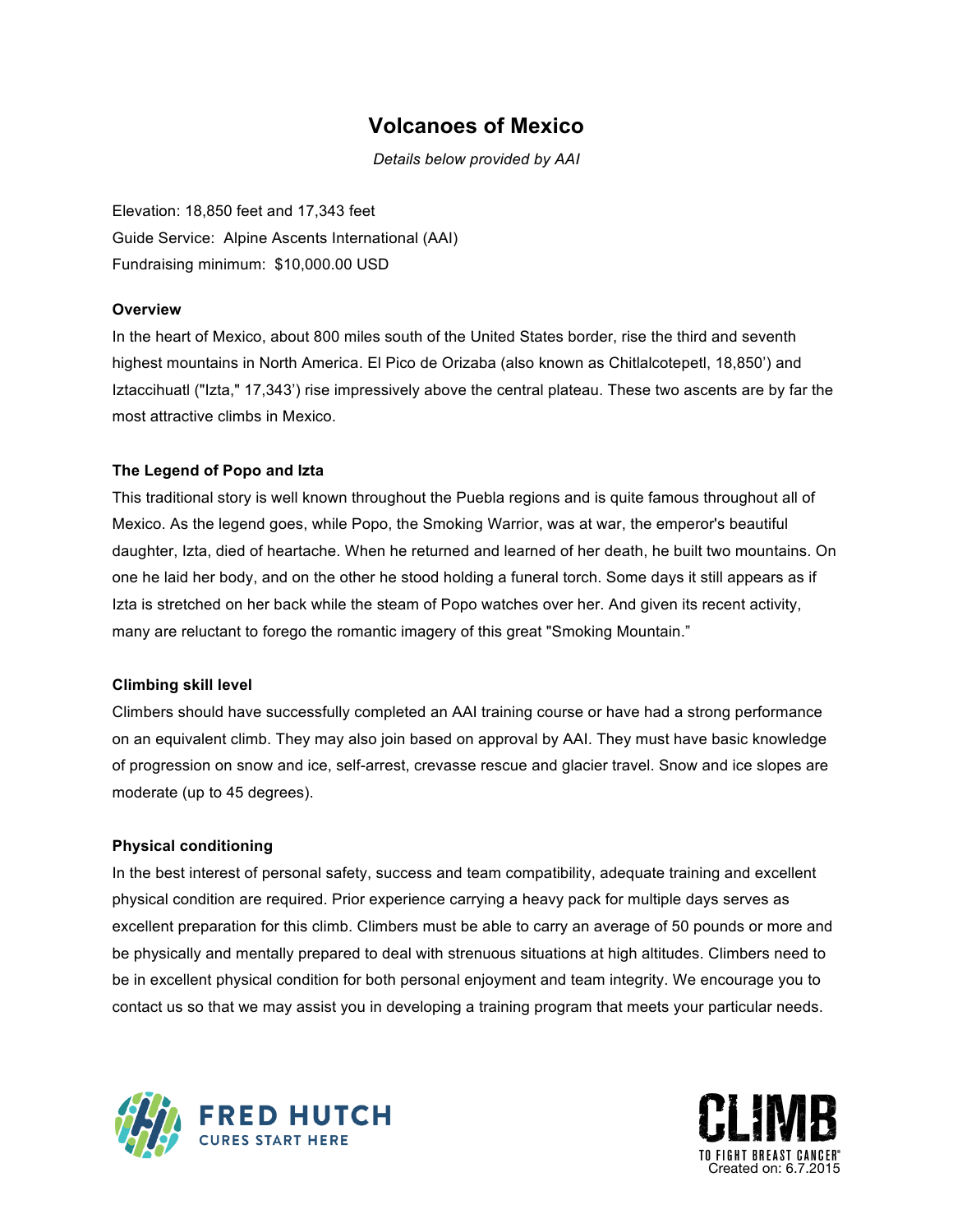# **Volcanoes of Mexico Itinerary**

**Day 1:** Flight to Mexico City, early afternoon arrival (not evening). After arrival we spend the evening visiting Mexico City's Central Square, which includes the Metropolitan Cathedral and various federal buildings. We have a nice dinner near the square and spend the night in Mexico City, where we prepare for our first climb. We also have a thorough equipment check and orientation, including discussion of Leave No Trace practices.

**Day 2:** We travel by 4x4 to the small town of Amecameca (8,200'). Situated in the highlands, Amecameca rests at the base of Volcanoes National Park along the foothills of the mountains. We have lunch and spend part of the afternoon enjoying this beautiful traditional Puebla town. The people in this region are known for their warmth and hospitality. The marketplace is filled with foods and spices indigenous to the area, while the surrounding countryside is covered by rich vegetation. After final preparations we drive to La Joya (12,200'), our base camp for our first objective, Iztaccihuatl (Sleeping Lady), and overnight in a hut or tents during this first phase of acclimatization.

**Day 3:** We actively begin our acclimatization today by climbing to the Las Cruces hut on the normal route at just over 14,000 feet and then returning to spend the night once again at La Joya. We spend the rest of the day relaxing and prepare to move to our high camp.

**Day 4:** We break camp, load our packs, and slowly climb above 15,000 feet, where we establish a high camp and prepare for our summit bid and early morning summit departure.

**Day 5:** We depart for the summit of Iztaccihuatl in the pre-dawn hours via the Ayaloco Glacier. On clear mornings, the sunrise has proved to be exquisite and finds us climbing high on the mountain. We don crampons and carry ice axes for the upper regions of the volcano where we encounter an easy rock ridge, navigate across ice cliffs and finally traverse into a couloir just before our final push to the summit. Viewing the terrain, it is easy to visualize the geologic cataclysms that created these giant mountains and look across to Popo keeping watch over the sleeping lady. By late afternoon, we return to La Joya and drive to Puebla for a much-deserved rest, showers, and a good night's sleep.

**Day 6:** Rest in Puebla. Explore the colonial town.

**Day 7:** Our second objective is Mexico's highest mountain, known as Citlalcotepetl or El Pico de Orizaba. (Mountain of the Star) At 18,850 feet, it stands almost 1,000 feet higher than legendary Popo. We head